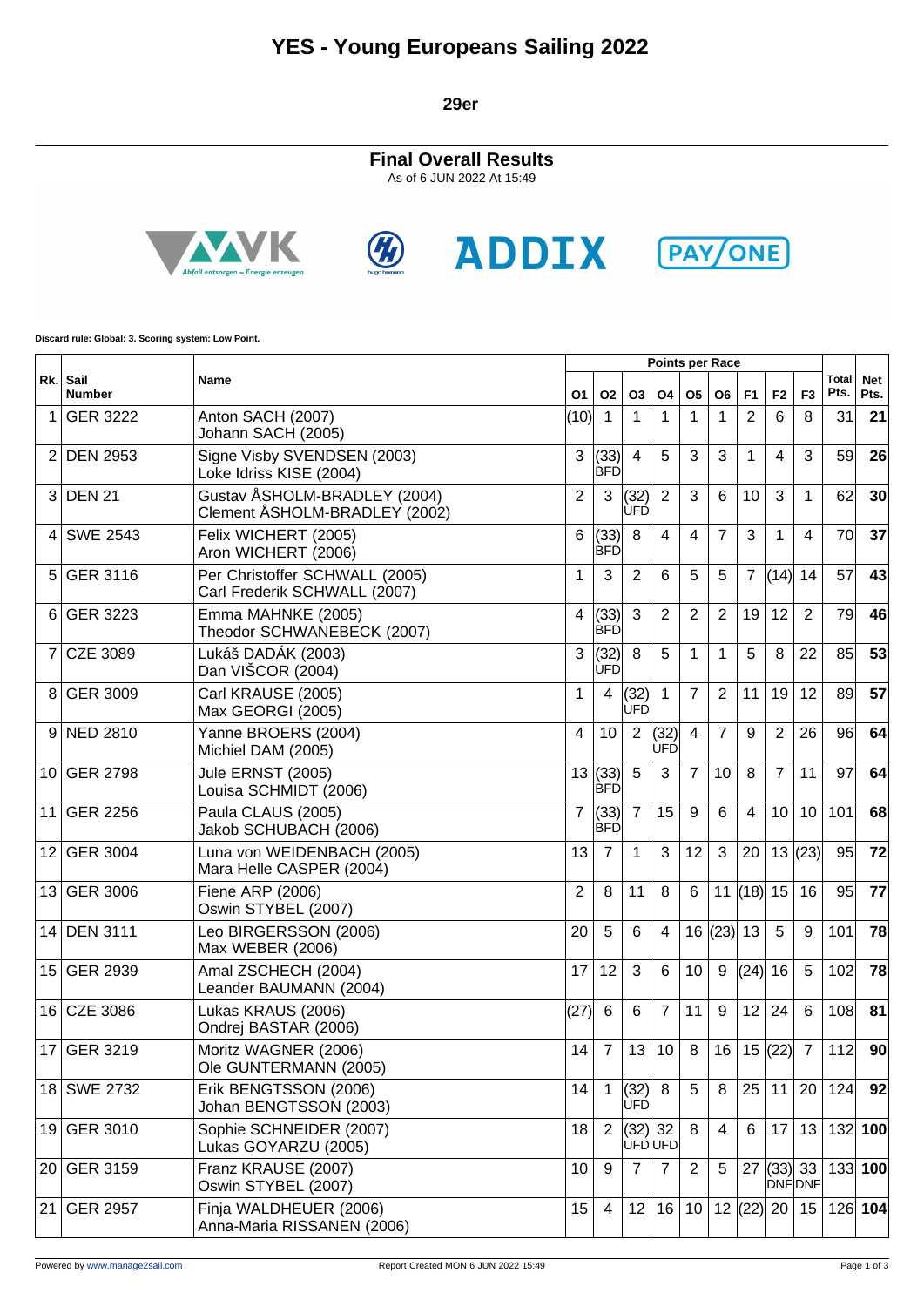# **YES - Young Europeans Sailing 2022**

### **29er**

**Final Overall Results**

As of 6 JUN 2022 At 15:49

|     | Sail<br><b>Number</b> | Name                                                       | <b>Points per Race</b> |                          |                 |              |                   |               |                                                     |                               |                |                      |                    |
|-----|-----------------------|------------------------------------------------------------|------------------------|--------------------------|-----------------|--------------|-------------------|---------------|-----------------------------------------------------|-------------------------------|----------------|----------------------|--------------------|
| Rk. |                       |                                                            | O1                     | O2                       | O <sub>3</sub>  | Ο4           | O <sub>5</sub>    | O6            | F <sub>1</sub>                                      | F <sub>2</sub>                | F <sub>3</sub> | <b>Total</b><br>Pts. | <b>Net</b><br>Pts. |
| 22  | <b>GER 2959</b>       | Dorothea BÖDEKER (2004)<br>Ari BUSSING (2005)              | 9                      | 16                       | 5               | 13           | 9                 | 12            | (26)                                                | 23                            | 19             | 132                  | 106                |
|     | 23 GER 2917           | Anne-Maria BACHSCHMID (2006)<br>Ida BACHSCHMID (2004)      | 19                     | 15                       | 14              | $9\,$        | 6                 | 11            |                                                     | $17$ (25) 17                  |                |                      | $133$ 108          |
|     | 24 GER 2024           | Joris LEISKAU (2007)<br>Karl Peter BOSS (2006)             | 5                      | 8                        | 12              | 12           | 18                | 16            |                                                     | $16$ (29) 24                  |                | 140 111              |                    |
| 25  | <b>GER 3113</b>       | Kresten Jon REGENTHAL (2006)<br>Johann PATZELT (2005)      | 12                     | 13                       | 13              | 11           | 11                | 17            |                                                     | 21  (26)  18                  |                |                      | 142 116            |
|     | 26 GER 2823           | Nando REISNER (2005)<br>Leo GRADEL (2006)                  | 15                     | 11                       | 11              | 16           |                   | 14(32)<br>DNF | 14                                                  | 9                             | 30             |                      | 152 120            |
| 27  | <b>GER 2419</b>       | Mathilda SCHÄFER (2006)<br>Lisa MÖNIG (2007)               | 8                      | (33)  10  <br><b>BFD</b> |                 | 12           | 12                | 14            | 23                                                  | 18                            | 29             |                      | 159 126            |
|     | 28 DEN 2697           | Anne Haubjerg OLESEN (2006)<br>Katja Visby SVENDSEN (2005) | 8                      | 6                        | 4               | 14           | 15                | 15            |                                                     | 32  (33)  33<br><b>DNSDNS</b> |                |                      | 160 127            |
| 29  | <b>GER 2535</b>       | Philipp RIEDEL (2007)<br>Pauline HÖPFNER (2006)            | 11<br><b>STP</b>       | 19                       | 9               | 10           | 22                | 13            | $(28)$ 21                                           |                               | 27             |                      | 160 132            |
| 30  | <b>GER 3070</b>       | Eleonora RÖPKE (2006)<br>Helen WERTH (2007)                | 25                     | 5                        | 14              | 19           | 13                | 8             | $(30)$ 28                                           |                               | 25             | 167                  | 137                |
| 31  | GER 3257              | Emma KOHLHOFF (2007)<br>Luise SCHMIDT (2008)               | (33)<br>DNF            | $\overline{2}$           | 21              | 13           | 14                | 15            | 29                                                  | 27                            | 21             |                      | 175 142            |
| 32  | <b>GER 3258</b>       | Leonie BÖCKER (2007)<br>Paula LEPA (2006)                  | 5                      | (33)<br><b>BFD</b>       | 9               | 14           | 15                | 19            | 31                                                  | 30                            | 28             | 184 151              |                    |
|     | 33 GER 3011           | Finn MEICHLE (2007)<br>Frederik STEUERER (2005)            |                        | $28$ (33)<br>IBFD        | 17              | 11           | 16                | 4             | 1                                                   | 1                             | 6              | 117                  | 84                 |
| 34  | <b>GER 3178</b>       | Karlotta MAASER (2007)<br>Nele PETERSEN (2007)             | (32)<br><b>UFD</b>     | 14                       | 10 <sup>1</sup> | 17           | 17                | 24            | 4                                                   | $\overline{2}$                | $\overline{7}$ | 127                  | 95                 |
|     | 35 GER 3209           | Imke BÖRCHERS (2006)<br>Laura Shannon WEIMANN (2005)       | 16                     | 9                        | 16              |              | 18 (19) 18        |               | 13                                                  | 10                            | $\mathbf{1}$   |                      | 120 101            |
| 36  | <b>GER 2480</b>       | Lara PROKOP (2006)<br>Leandro PROKOP (2006)                | (24)                   | 12                       | 15              | 9            | 18                | 24            | 11                                                  | 5                             | 10             |                      | 128 104            |
| 37  | <b>CZE 3088</b>       | Nela VISCOROVA (2006)<br>Katerina SLECHTICKA (2005)        |                        | 17   (33)<br><b>BFD</b>  | 18 <sup>1</sup> | 17           | 24                | 13            | 9                                                   | 4                             | 3              |                      | 138 105            |
|     | 38 GER 3117           | Marie LAUDES (2007)<br>Jonna Karlotta HAUSBERG (2008)      | 11                     | 11                       |                 |              |                   |               | $\left  20 \right  20 \left  22 \right $ (23) 12 11 |                               | $\overline{2}$ | $132$ 109            |                    |
|     | 39 GER 2730           | Miron FIEDLER (2007)<br>Max FIEDLER (2005)                 | 20                     | 10 <sup>°</sup>          |                 |              | 22  (24)  17   22 |               | 6                                                   | 9                             | 4              |                      | $134$ 110          |
|     | 40 GER 1231           | Annika GRÖPPER (2005)<br>Alexander KUTTER (2006)           | 16                     | 18                       | 17 <sup>1</sup> |              | 15  (19)  14      |               | 14                                                  | 13                            | 11             |                      | $137$ 118          |
|     | 41 GER 3133           | Lian BAUMANN (2007)<br>Jasmin LANG (2005)                  | $(21)$ 21              |                          | 16              |              | 19 21 19          |               | 20                                                  | 6                             | 5              |                      | 148 127            |
|     | 42 DEN 2926           | Tobias PODER WITZKE (2005)<br>Julius PODER WITZKE (2005)   | $\overline{7}$         | 23                       |                 | 19 21        | 25 18             |               | 3                                                   | (32)<br><b>DNC</b>            | 12             |                      | 160 128            |
|     | 43 DEN 1031           | Jeppe Grauert KRAT (2005)<br>Gil Magnus HENDIN (2007)      |                        | (29) 15                  |                 |              | 19 23 20 17       |               | 5                                                   | 16                            | 14             | 158 129              |                    |
|     | 44 GER 2253           | Max TEICHMANN (2007)<br>Moritz SCHÖNHERR (2007)            | 22                     | 22                       | 18 <sup>1</sup> |              | 18  (24)  22      |               | 8                                                   | 8                             | 13             |                      | $155$ 131          |
|     | 45 GER 2801           | Matteo KELM (2006)<br>Erik SCHWARTE (2006)                 | <b>DNF</b>             | $(32)$   24              |                 | 20 32<br>UFD | 20                | 10            | $\overline{7}$                                      | 3                             | 18             |                      | 166 134            |
|     | 46 DEN 2129           | Marie MAIER (2006)<br>Johannes GREGERSEN (2006)            | 11                     | 17 <sup>1</sup>          | 15              | 20           | 13                | 20            | 21                                                  | $(32)$ 32<br>DNC DNF          |                | 181 149              |                    |